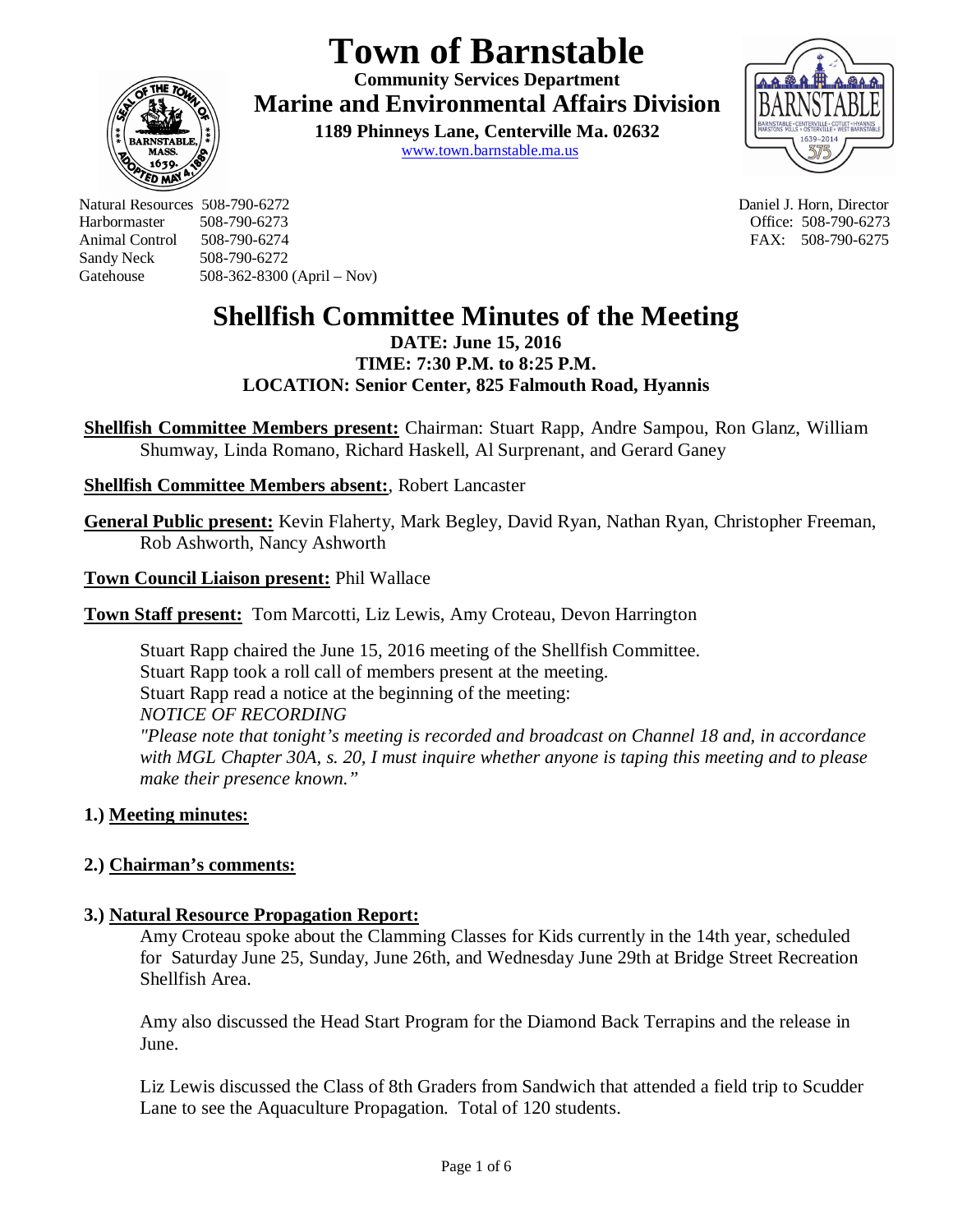Plovers have hatched on Sandy Neck and access is limited.

# **4.) Status of pending pier applications before the Conservation Committee**

Town of Barnstable is the applicant for the Millway dredge project. This is routine maintenance of the Channel. No vote taken. Public Hearing scheduled for June 21, 2016.

# **5.) Old Business**

Discussion and possible vote on the issue of lack of reasonable notice regarding the Conservation Commission's Notices of Intent.

Stuart Rapp will speak to the Conservation Commission regarding getting the NOIs in PDF form. This item will be revisited next meeting.

# **6.) New Business (Taken out of Order)**

Discussion and vote on requested transfer of Aquaculture License # 13-01 from Nolan Ryan to Nathan Ryan; shellfish aquaculture site ng 018, 2 acres currently licensed to Nolan Ryan and issuance of a new license to Nathan Ryan for 5 years;

The Shellfish Committee unanimously approved a motion to recommend the transfer of Aquaculture License # 13-01 from Nolan Ryan to Nathan Ryan; shellfish aquaculture site ng 018, 2 acres and issue a new license to Nathan Ryan for a period of 5 years.

Discussion and vote on requested transfer of Aquaculture License # 95-08 from John V. Kelly to Robert Ashworth; shellfish aquaculture site ng 018, 0.32 acre currently licensed to John V. Kelly and issuance of a new license to Robert Ashworth for 5 years;

The Shellfish Committee unanimously approved a motion to recommend the transfer of Aquaculture License # 95-08 from John V. Kelly to Robert Ashworth; shellfish aquaculture site ng 018, 0.32 acre and issuance of a new license to Robert Ashworth for a period of 5 years;

Discussion and vote on requested transfer of Aquaculture License # 99-01 from Robert Ashworth to Lynn Kraus; shellfish aquaculture site ng 005, 2 acres currently licensed to Robert Ashworth and issuance of a new license to Lynn Kraus for 5 years; and

The Shellfish Committee unanimously approved a motion to recommend the transfer of Aquaculture License # 99-01 from Robert Ashworth to Lynn Kraus; shellfish aquaculture site ng 005, 2 acres and issuance of a new license to Lynn Kraus for a period of 5 years

Discussion and vote on renewal application of Nancy Ashworth for 2 acre site ng 022, License # 02-08, and issuance of a new license for a period of 10 years.

The Shellfish Committee unanimously approved a motion to recommend renewal application of Nancy Ashworth for 2 acre site ng 022, License# 02-08, and issuance of a new license for a period of 10 years.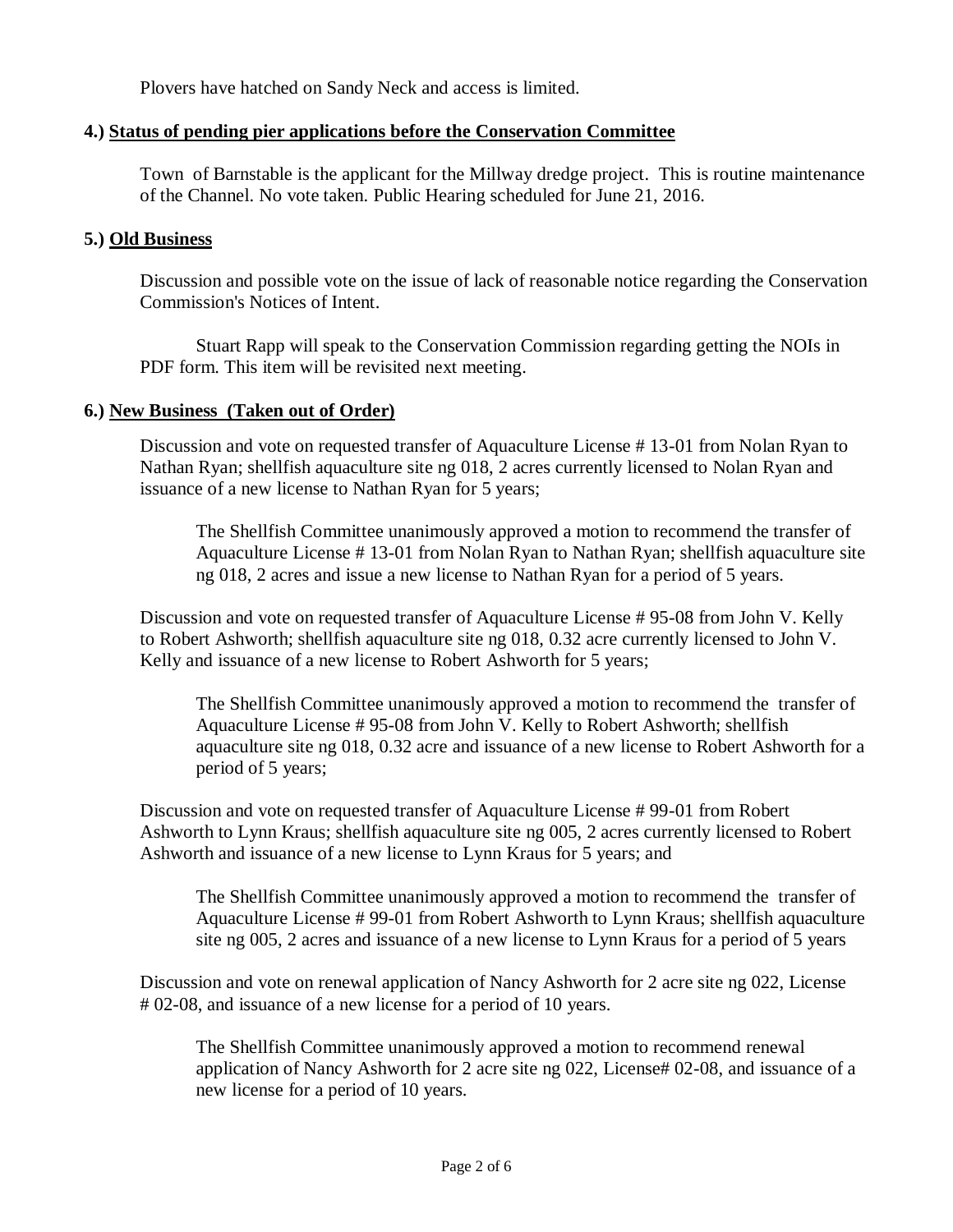The Committee discussed the following regulations and possible changes. After much discussion a Sub-Committee was formed to work on these regulations. Al Surprenant, Kevin Flaherty were appointed by Stuart Rapp to the Sub - Committee, with Rich Haskell as Chairman. Amy Croteau and Devon Harrington will represent the Town. In two months time this item will be on the Shellfish Committee Meeting Agenda to receive the Sub-Committee's Report and recommendations and a possible vote will be taken.

#### **1:** Proposal: Section 407-47; Amend the regulation by adding the wording highlighted in **bold**. **§ 407-47. Proof of residency required.**

Aquaculture grant licenses, hereinafter referred to as the "license" , will be issued to Town of Barnstable residents only who can prove to the satisfaction of the Licensing Authority that they are a bona fide, domiciled resident of the Town of Barnstable and have been domiciled within the Town for at least 12 consecutive months prior to the date of application. Two forms of written proof of residency is required; tax bills, rent receipts, utility bills, driver's license, car registration, etc., may serve as proof. All local tax obligations must be paid in full in order for an application to be considered in accordance with MGL C. 40, § 57, which was adopted by Town Meeting 11/86. Any licensed area so licensed subsequent to the adoption of these rules and regulations shall be forfeited if the holder of the license, hereinafter referred to as the "licensee", ceases to be a bona fide domiciled resident of the Town of Barnstable**. Annual documentation to verify the licensee is domiciled in the Town of Barnstable is required. This may be current real estate tax, mortgage or lease and copy of motor vehicle registration. (A driver's license is not valid annual proof of domicile). The burden of proof is on the licensee and shall be included with the annual license fee, due by February 28 each year.**

# *Rationale*

*Annual proof of domicile is required for those in the commercial shellfishery. To keep better track of licensees, annual proof of domicile for grant holders should also be required.* **2:** Proposal: Section 407-50; Amend the regulation by adding the wording highlighted in **bold**.

#### **§ 407-50. Filing and posting of applicants.**

A list of applicants for licenses in order of date and application shall be kept on file by the Town Manager, and an up-to-date copy shall be permanently posted on an official bulletin board in the Town Hall. **It shall be the responsibility of the applicant to notify the Town Manager's office, in writing, between January 1 and February 15 of each year of his/her desire to remain on the list. The Town Manager's office must receive said notice on forms supplied by the Town Manager's office by 4:15PM on the deadline date (February 15) along with a \$10.00 fee.**

#### *Rationale*

*Annual notice of desire to remain on the list along with a wait list fee will ensure the wait list stays current.*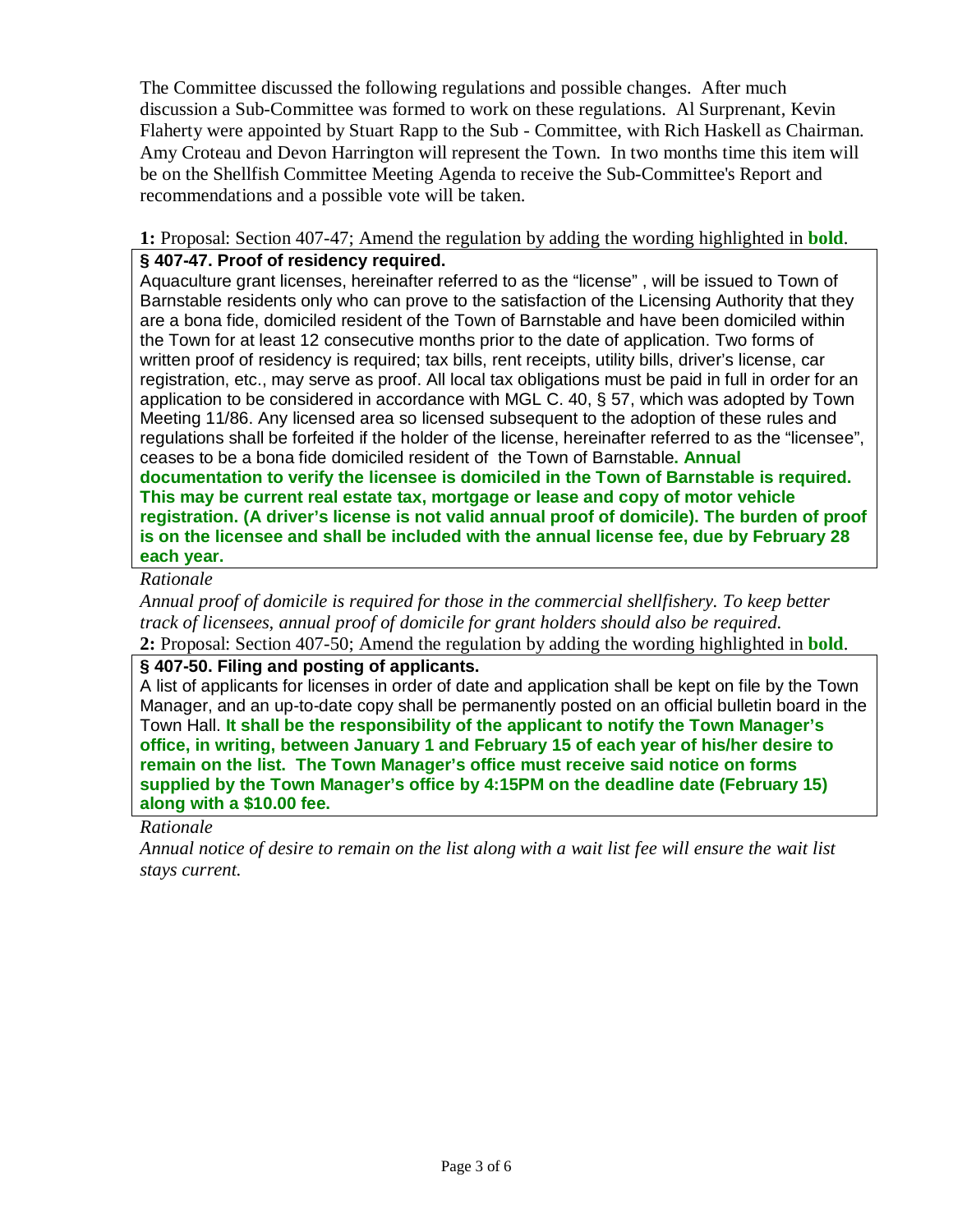**3:** Proposal: Section 407-52; Amend the regulation by deleting the crossed out wording and adding the wording highlighted in **bold**.

# **§ 407-52. Compliance with all laws required; approval of license.**

Approval of any aquaculture license shall be subject to all federal, state and local laws, rules and regulations as in force and as amended from time to time**.** and **T**he licensee shall comply with all such rules and regulations **pertaining to the operation of an aquaculture license in the state of Massachusetts.** Failure to comply with any of the aforementioned laws, rules and regulations shall be cause to revoke the license. The Town Manager's approval of a shellfish aquaculture license shall become effective upon the expiration of 30 days from the date the Town Council is notified, in writing, of said license approval unless the Town Council votes within said time to disapprove of said license.

#### *Rationale*

*Federal, state and local laws are subject to change, and it needs to be clearly stated that licensees comply with any and all changes.*

**4:** Proposal: Section 407-54; Amend the regulation by adding the wording highlighted in bold.

#### **§ 407-54. Exclusivity of license; subleasing prohibited; transfer of license.**

Licenses are issued to and for the exclusive use of the licensee who may contract with or employ others to work for the licensee. Subleasing of the licensed area or portion thereof is prohibited. Licenses are renewable, heritable and transferable subject to Town Manager written approval and pursuant to Massachusetts General Laws Chapter 130. **Licenses are transferable only after five years from the original license issuance date, subject to review by the Natural Resource Office for reporting requirements and production standards under §407-59 and §407-60 and subject to Town Manager's written approval and pursuant to Massachusetts General Laws Chapter 130.** A licensee proposing to transfer his or her license shall first notify the Town Manager in writing that he/she no longer wishes to operate the license and requests a transfer of his/her licensed area to a designated recipient. Such recipient shall thereupon file an application under §407-48. Thereafter, the application shall be treated, insofar as apt, as a new application.

#### *Rationale*

*The five year waiting period for transfers encourages new licensees to make production standards and provides for the availability of a limited number of sites for persons on the waiting list.*

**5:** Proposal: Section 407-56; Amend the regulation by deleting the crossed out wording.

#### **§ 407-56. New license period; renewal.**

A new license shall be issued for a period not to exceed five years, and for a total maximum area not to exceed two acres. During the first year, at least 10% of the lease site must be used for the permitted aquaculture activity, during the second year 15% and during the third year 20 % or the license will be forfeited. The licensee may apply for renewal of the license at anytime within two years prior to the expiration date of the license. The Town Manager shall review the licensee's request for renewal within 60 days after receipt of the renewal request. Under the legal discretion of the Town Manager the license holder shall have the option of a renewal period up to 10 years.

#### *Rationale*

*These production standards are unrealistic and are addressed in §407-59, Reasonable production value.*

**6:** Proposal: Section 407-58; Amend the regulation by deleting the crossed out wording and adding the

#### wording highlighted in **bold.**

#### **§ 407-58. License fee.**

An annual license fee of \$25 **\$200** per acre or any part thereof shall be paid to the Town by the licensee upon the issuance of the license and thereafter on or before December 31 of each year. If the fee is not paid within the 30 days after it becomes due, the license shall be forfeited.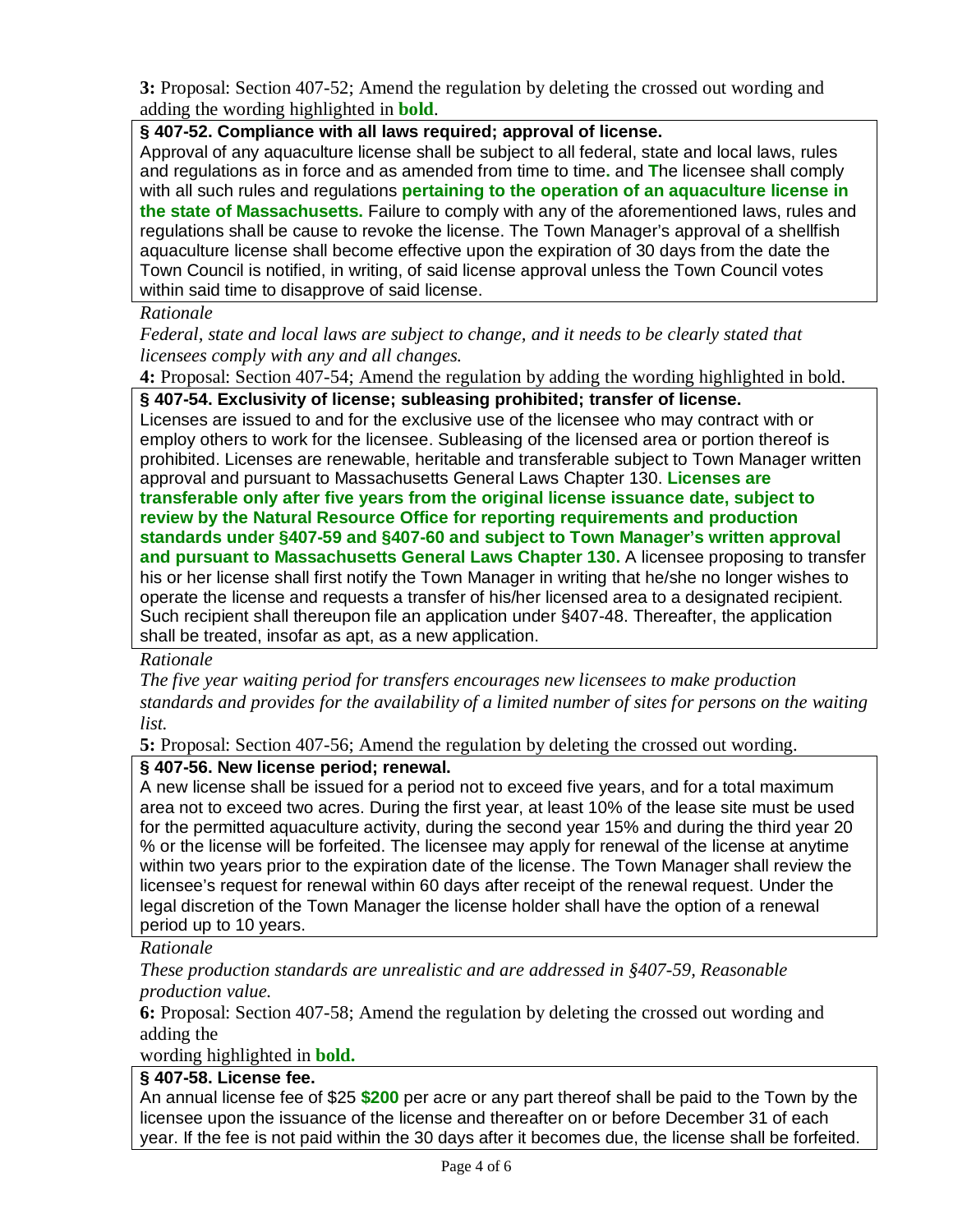# *Rationale*

*This cost increase is needed to meet the demands of growing aquaculture with appropriate staffing at*

*Natural Resources.*

**7:** Proposal: Section 407-59; Amend the regulation by deleting the crossed out wording and adding the wording highlighted in **bold**.

# **§ 407-59. Reasonable production value.**

An annual review of each license will be conducted by NR in order to determine reasonable production value. If, after the third year of a new license, any licensee cannot show that a reasonable amount of shellfish product has been produced on the license during the preceding year the license may be forfeited. For purposes stated herein reasonable amount of shellfish product shall mean not less than \$2,000 **\$4,000** per acre per year based upon market value. Failure of the licensed shellfish product to meet such a value shall result in a forfeit of the shellfish aquaculture license and licensed area. If, for any year, the licensee does not meet the reasonable production value then upon written request to the Town Manager said reasonable production value may be waived at the discretion of the Town Manager for that particular year, provided that the licensee can demonstrate to the Town Manager that the cause of the lower amount produced is the direct result of a natural disaster or other unforeseen personal misfortune.

# *Rationale*

*\$4,000 per acre is a more accurate reflection of today's reasonable production value based on current inflation rates.*

**8:** Proposal: Section 407-60; Amend the regulation by adding the wording highlighted in **bold**.

# **§ 407-60. Filing of annual reports.**

Licensees shall file annual reports with NR in accordance with the form provided by NR on or before February 28 of each year and shall produce documents upon the request of NR showing purchase and sale slips stating the total amount of each kind of shellfish planted, produced or marketed during the preceding year (January 1 through December 31) upon or from the licensed area, and an estimate of the total number of each kind remaining. The report shall disclose all necessary information as required by these regulations and NR which establishes that the licensee reached the reasonable production value. **A new licensee is required to submit purchase and sale slips for source(s) of seed planted on his/her licensed site for the first three years of his/her original license.**

#### *Rationale*

*Requiring new licensees to show documentation of seed planted on his/her licensed site for the first three years ensures new licensees are actively using their licensed area for aquaculture.* **9:** Proposal: Section 407-64; Amend the regulation by deleting the crossed out wording and adding the wording highlighted in **bold**.

#### **§ 407-64. Removal of gear upon termination of license.**

When a license is discontinued or terminated for any reason, the license holder shall be required to remove all gear from the waters and substrate within 60 days of the license termination date. Any and all equipment not removed within 60 days may **shall be removed by a third party, contracted** by the Town**,** at the expense of the licensee.

# *Rationale*

*When a license is discontinued or terminated and the licensee abandons the site without removing gear, a third party would need to be hired to remove all remaining gear in order for the next licensee to take over the license.*